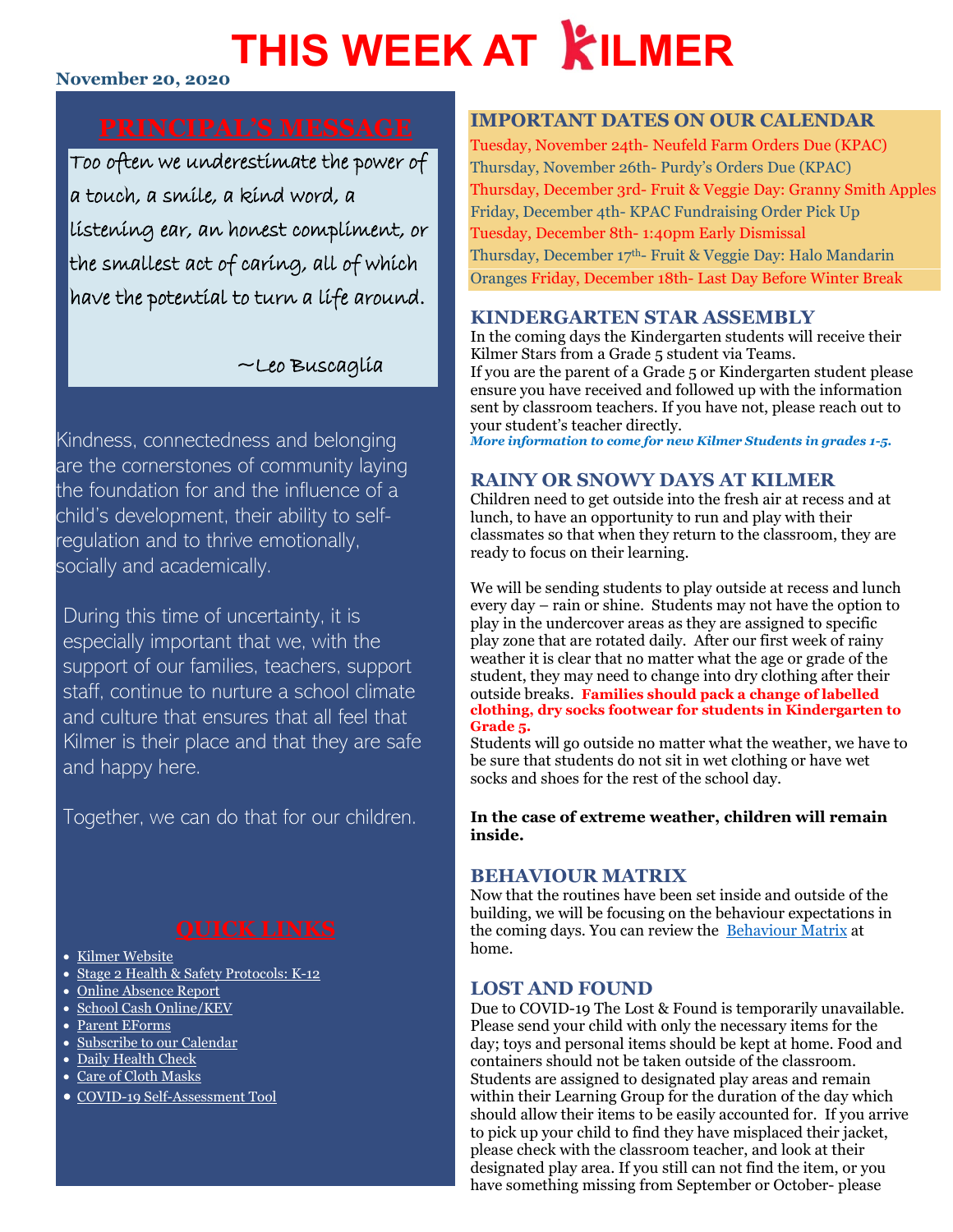## **THIS WEEK AT KILMER**

send a description of the item to the classroom teacher and we will do our best to locate it.

Labelling items such as shoes, jackets & water bottles will improve the likelihood of being reunited. [Mabel's Labels](https://mabelslabels.ca/) offers an ongoing Fundraiser to Kilmer Elementary. You can connect to Kilmer under the "Support a Fundraiser" tab.

### **ILLNESS POLICY**

All students & staff must perform [a Daily Health Check](http://www.sd43.bc.ca/Lists/Documents/2020.09.18%20Daily%20Health%20Check%20Screen%20(English).pdf) before coming to school and stay home when sick.

| <b>Your child must</b><br>stay home for at | -Fever               | -cough                      |
|--------------------------------------------|----------------------|-----------------------------|
|                                            | -shortness of breath | -worsening of chronic cough |
| least 24 hours if<br>they have any of      | -vomiting            | -loss of taste              |
| the following -diarrhea                    |                      | -loss of smell              |
| symptoms:                                  | -nausea              | -chills                     |

If symptoms do not improve or worsen after 24hrs you **must seek** a Health Assessment before returning to school. A health assessment can include calling 8-1-1, a primary care provider like a physician or nurse practitioner, or going to a COVID-19 testing centre.

If a COVID-19 test is not recommended by the health assessment, your child can return to school when symptoms improve and they feel well enough. Testing may not be recommended if the assessment determines that the symptoms are due to another cause (i.e. Not COVID-19).

If a COVID-19 test is recommended but is not done because the person or parent chooses not to have the test or a health assessment is not sought when recommended, and the person's symptoms are not related to a previously diagnosed health condition, they should stay home from school until 10 days after the onset of symptoms, and then may return if feeling well enough.

If the COVID-19 test is positive, the person should stay home until they are told by public health to end their self-isolation. In most cases this is 10 days after the onset of symptoms. Public health will contact everyone with a positive test.

If the COVID-19 test is negative, the person can *return to school once symptoms have improved and they feel well enough*. Symptoms of common respiratory illnesses can persist for a week or more. Re-testing is not needed unless the person develops a new illness. BCCDC has information on receiving negative test results.

If a child starts showing symptoms of which could be Influenza or COVID-19 while at school, they will be instructed to put on a mask and moved to the Isolation Room. Parents will be contacted and must plan arrangements to have their student picked up right away. Parents *must seek* a Health Assessment for their child, and students should not return for at least 24 hours.

#### **A MESSAGE FROM KPAC**

**Purdy's** orders are still open until November 25th and will be delivered to the school on December 7th starting at 2:30 pm near the entrance to the gym. <https://fundraising.purdys.com/1195912-77961>





**Neufeld Farms** orders are still open until November 24th and will be delivered to the school on December 4th at 2:30 pm near the entrance to the gym. This is a great way to stock up your freezers with some great product and at a great price as well.

**Cobs Fundraiser** - Reminder that when you are shopping at Cobs Bread at Oxford Market, all you need to do is mention that they are raising "dough" for Kilmer and 5% of the total sale will go to our PAC.



*The Parent Advisory Committee is still looking for a Vice President as well as a few other volunteer positions (hot lunch, fundraising etc...). This year is quieter than normal and is a great opportunity to learn all the ins and outs of the PAC. If you are interested, please email us at [031-pac@sd43.bc.ca.](mailto:031-pac@sd43.bc.ca) Our next Zoom meeting will be December 7th and we look forward to seeing you all there.*